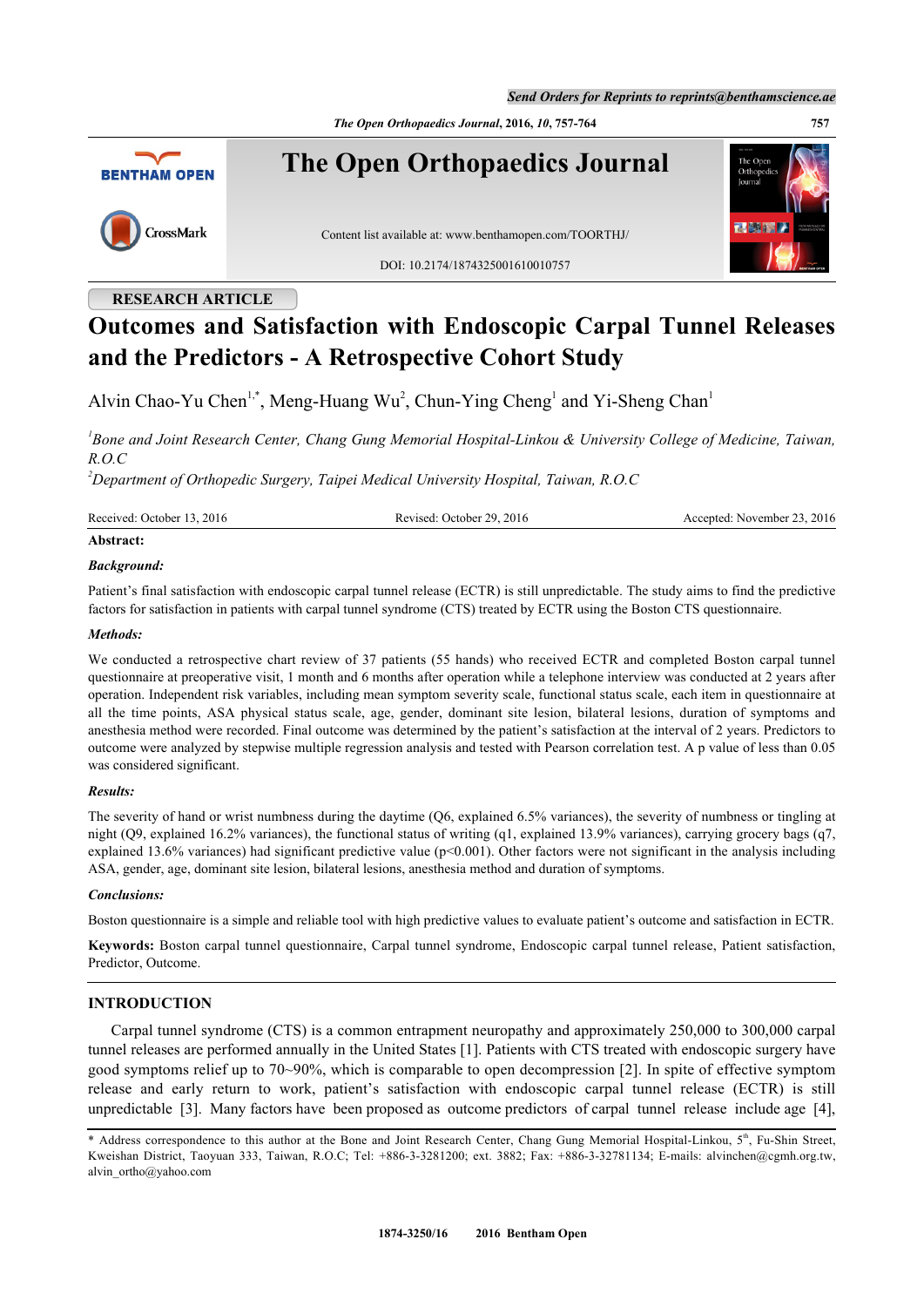underlying disease[[5\]](#page-6-4), occupation[[6](#page-6-5)], response to preoperative steroid injection[[7\]](#page-6-6), duration of symptoms[[3\]](#page-6-2), preoperative clinical features such as nocturnal pain and bilateral pain [[11\]](#page-6-7), preoperative muscle weakness or atrophy, worker's compensation [\[2](#page-6-1)], incorrect diagnosis [[12\]](#page-6-8) and incomplete release of the transverse carpal ligament [\[12](#page-6-8)]. The Boston CTS questionnaire is a well-recognized, disease-specific, validated self-administered questionnaire in CTS [[8\]](#page-6-9). It gives ordinal data that is easy to explain to the patients. Katz *et al.* advocated to evaluate outcome in CTS surgery and tried to find the predictive value [\[2](#page-6-1)]. However, the predictive value was not found when assessed with the mean score of symptom severity and functional status in the questionnaire. This study aims to find the predictive factors for satisfaction in patients with CTS treated by ECTR using the Boston CTS questionnaire.

# **MATERIALS AND METHODS**

This retrospective cohort study was approved by our hospital's Institutional Review Board. The inclusion criteria were patients who had received ECTR for symptomatic CTS by single surgeon (ACC) between February 2006 and November 2008 in one medical center. The diagnosis of carpal tunnel syndrome was made on the clinical basis of pain, numbness, weakness, paresthesia, nocturnal paresthesia in the distribution of the median nerve of the wrist or hand, and/or thenar muscle atrophy. Tinel's sign, Phalen provocative test and Durkan compression test were used to support the diagnosis. Some patients had electrophysiological findings (electromyography and nerve conduction velocity) consistent with median nerve compressive neuropathy when diagnosis was in doubt. All patients had neurologic symptoms of more than 6 months and failed to response to conservative treatment for more than 6 weeks. All of them were selected suitable candidates for ECTR without previous hand or wrist surgery and space occupying lesion at wrist. All the participants completed inform consent to participate in the study and completed the Boston questionnaires at preoperative visit, 1 month and 6 months postoperatively follow-up visits at outpatient clinics. The exclusion criteria were incomplete records for the Boston CTS questionnaire at any time point and intraoperative change of surgical procedure. The operation fees were mostly covered by the social welfare insurance and no worker's compensation was applied to all the patients. Demographic data were obtained from chart review including body weight, body height, operation time, ASA physical status class (ASA), anesthesia method, history and physical findings.

The self-administered questionnaire used for CTS evaluation was designed by Katz and Levine, which is also known as the Boston CTS questionnaire [[8](#page-6-9)]. It consists of 2 parts and the first part consists of 11 questions concerning the severity in symptoms  $(Q1 \sim Q11$  $(Q1 \sim Q11$  $(Q1 \sim Q11$ , Table 1), with each item scoring from 1 to 5 in the ascending order according to the severity of symptoms, making a total score of 55, with 11 being the best and 55 being the worst. This is the symptom severity score (SSS). The other section has 8 questions of activities of daily life (q[1](#page--1-0)  $\sim$  q8, Table 1), scoring from 1 to 5 in ascending order according to the difficulty of a task, making a total score of 40, with 8 being the best and 40 being the worst. This is the function status score (FSS). Dividing the total SSS by11, we obtained the mean Boston score for symptom severity and dividing the total FSS by 8 gave us the mean Boston score for function. This questionnaire was translated to Chinese language and it had been validated [\[9\]](#page-6-10). As a final outcome factor, patient's satisfaction of each time point was determined by a 10-point verbal descriptor nominal scale (1 is very poor, 5 is fair, 10 is excellent) at the follow up visits at 1 month and 6 months after operation and a telephone interview at 2 years after operation of each patient. All patients had assistance to complete this questionnaire at the preoperative visit by the same surgeon.

#### **Table 1. The score of Boston carpal tunnel.**

|                 | Q1<br><b>Night</b><br> pain<br>severity | 02<br>Wake up<br>by pain | IO3<br>Davtime<br>pain<br>severity | 104<br>Davtime<br>Ipain<br><b>frequency duration</b> | IQ5<br>Pain<br>lepisode | lO6<br>Numbness Weakness Tingle<br>severity                                                                                                                                                                                                                                                                                                                                   | Ю.<br><b>severity</b> | IO8<br><b>severity</b> | Q9<br><b>Night</b><br>numbness lby | <sub>O10</sub><br>Wake up<br>Inumbness   holding | <b>011</b><br>Key or<br> pen | Mean<br><b>SSS</b> |
|-----------------|-----------------------------------------|--------------------------|------------------------------------|------------------------------------------------------|-------------------------|-------------------------------------------------------------------------------------------------------------------------------------------------------------------------------------------------------------------------------------------------------------------------------------------------------------------------------------------------------------------------------|-----------------------|------------------------|------------------------------------|--------------------------------------------------|------------------------------|--------------------|
| Pre-op          |                                         |                          |                                    |                                                      |                         | $3.31\pm1.59$ $4.51\pm1.20$ $2.89\pm1.43$ $2.98\pm1.37$ $3.11\pm1.53$ $3.64\pm1.60$ $1.91\pm1.47$ $2.42\pm1.64$ $3.93\pm1.30$ $3.76\pm1.48$ $2.07\pm1.42$ $3.14\pm0.84$                                                                                                                                                                                                       |                       |                        |                                    |                                                  |                              |                    |
| ∣lm             |                                         |                          |                                    |                                                      |                         | $\left[\frac{\text{Post-op}}{1.13\pm0.41^*}\right]_{1.04\pm1.20^*}\left[1.20\pm0.46^*\right]_{1.47\pm0.99^*}\left[1.40\pm0.99^*\right]_{1.36\pm0.57^*}\left[1.20\pm0.59^*\right]_{1.11\pm0.53^*}\left[1.11\pm0.53^*\right]_{1.38\pm0.32^*}\left[1.11\pm0.32^*\right]_{1.04\pm0.30^*}\left[1.22\pm0.81^*\right]_{1.04\pm0.30^*}\$                                              |                       |                        |                                    |                                                  |                              |                    |
| Post-op.<br>l6m |                                         |                          |                                    |                                                      |                         | $1.07\pm0.33^{\ddagger}\left1.04\pm0.30^{\ddagger}\right1.07\pm0.25^{\ddagger}\left1.09\pm0.29^{\ddagger}\right1.31\pm0.87^{\ddagger}\left1.31\pm0.56^{\ddagger}\right1.49\pm0.87$ $\left[1.00\pm0.00^{\ddagger}\right]1.42\pm0.58^{\ddagger}\left1.18\pm0.39^{\ddagger}\right1.19\pm0.60^{\ddagger}\left1.19\pm0.30^{\ddagger}\right1.09\pm0.60^{\ddagger}\left1.19\pm0.30^$ |                       |                        |                                    |                                                  |                              |                    |

#### **A. Symptoms severity scale (SSS).**

 $\dagger$  p < 0.01;  $\ddagger$  p < 0.001. None of the p-value for the postoperative data without sign  $\ddagger$  was less than 0.01 as comparison to the preoperative data of the same item (Q1 to Q11).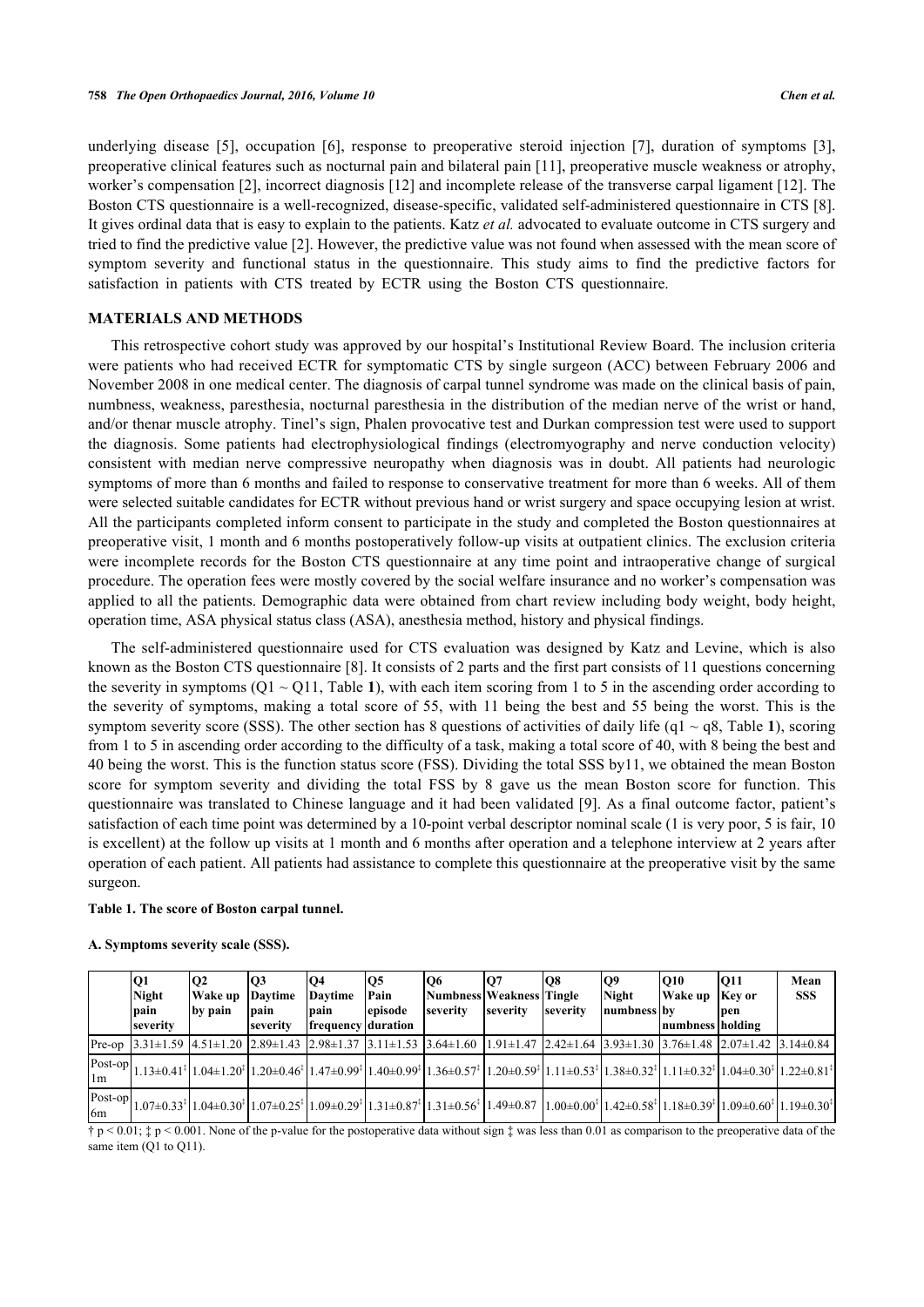| (1 аріе 1) сопіа |                                  |                                                                                                         |                             |                                |                               |                             |                                 |                                       |                            |
|------------------|----------------------------------|---------------------------------------------------------------------------------------------------------|-----------------------------|--------------------------------|-------------------------------|-----------------------------|---------------------------------|---------------------------------------|----------------------------|
|                  | q1<br>Writing                    | lq2<br><b>Buttoning</b><br>lclothes                                                                     | lq3<br>Holding a<br>lbook   | lq4<br>Gripping a<br>telephone | lq5<br>Opening jars Household | la6<br>chores               | <b>Carrying</b><br>grocery bags | lq8<br><b>Bathing and</b><br>dressing | <b>Mean FSS</b>            |
| Pre-op           | $2.24 \pm 1.58$ $12.64 \pm 1.61$ |                                                                                                         | $2.13 \pm 1.44$             | $2.16 \pm 1.46$                | $2.20 \pm 1.47$               | $2.09 \pm 1.43$             | $2.20 \pm 1.41$                 | $1.20 \pm 0.46$                       | $2.11 \pm 1.06$            |
| Post-op<br>l Im  |                                  | $1.02 \pm 0.15$ <sup><math>\frac{1}{2}</math></sup> $1.07 \pm 0.33$ <sup><math>\frac{1}{2}</math></sup> | $11 \pm 0.44^3$             | $1.04 \pm 0.30^{\ddagger}$     | $1.44 \pm 1.06^{\dagger}$     | $1.02 \pm 0.149^{\ddagger}$ | $1.76 \pm 1.21$                 | $1.02 \pm 0.15*$                      | $1.19 \pm 1.33^{\ddagger}$ |
| Post-op<br>6m    |                                  | $1.09 \pm 0.60^{\frac{1}{3}} 1.31 \pm 0.90^{\frac{1}{3}}$                                               | $.29 \pm 1.01$ <sup>1</sup> | $.29 \pm 1.01$ <sup>†</sup>    | $1.56 \pm 1.27*$              | $1.29 \pm 1.01^{\dagger}$   | $1.89 \pm 1.32$                 | $1.29 \pm 1.01$                       | $1.38 \pm 0.69^{\ddagger}$ |
|                  |                                  | * $p < 0.05$ ; † $p < 0.01$ ; $\pm p < 0.001$ .                                                         |                             |                                |                               |                             |                                 |                                       |                            |

## **B. Functional status scale (FSS).**

*(Table 1) contd.....*

#### **Statistical Methods**

The data analysis was performed with SPSS 12.0 (SPSS, version 12.0, SPSS Inc. Chicago, Illinois) to compare the preoperative FSS and SSS scores with postoperative FSS and SSS scores at 1 month and 6 months using paired t test for the outcome of our treatment. Preoperative factors such as symptom duration, gender, dominant side lesion, preoperative mean SSS, mean FSS, and score of each item in preoperative SSS and FSS, were evaluated for the predictive value of the patient's satisfaction with stepwise multiple regression analysis. The duration of symptoms was divided into 3 groups for analysis: symptoms within 1 year, 1 year to 5 years, and more than 5 years. Items found to have predictive value were tested with Pearson correlation to the final patient's satisfaction. The demographic data, SSS and FSS scores of excluded patients were also compared with included patients with Student's t test. A *p* value of less than 0.05 was considered significant.

## **RESULTS**

## **Participant Composition**

During the study periods, eighty-seven patients with 110 hands received CTS release (Fig. **[1](#page-3-0)**, Table **[2](#page-2-0)**). Forty-eight patients with 64 hands receiving ECTR were allocated to the study. Among them, thirty-nine patients (6 men and 33 women) with 55 hands (17 having left, 8 having right, 15 being bilateral) completed the Levine SSS and FSS Questionnaire before surgery and at 1 and 6-month follow-up visits. All patients had telephone interviews for their final satisfaction at least 2 years after operation (mean follow-up time is 32.06 months, standard deviation (SD) is 5.12). The remaining 9 patients did not receive final telephone interview and were excluded from the study. The other 39 patients who did not meet the criteria were excluded as incomplete questionnaire data was found of 30 patients, loss of follow up at 1 month in 5 patients and of 6 months in 4 patients was observed. The comparison of preoperative demographics between included and excluded patients showed similar gender, body mass index (BMI), duration of symptoms, ASA, lesion site, mean SSS and FSS score except for the younger age  $(42.5 \text{ years}, SD 5.32, p = 0.018)$  among the excluded patients. The average age at operation stage was 50.6 years (SD 10.54); the average BMI was 27.1 (SD 6.4), corresponding to the "over-weight" level (BMI>25.0) [\[10](#page-6-11)].Thirty-one patients had symptoms of CTS for less than one year, four patients had symptoms for an interval of one to 5 years, and four patients had symptoms for more than 5 years. Twenty-two patients reported heavy work to house chores and 17 patients were retired. The ASA were ranked as 1 in 31 patients and 2 in 8 patients due to old age and systemic diseases such as diabetes mellitus, hyperthyroidism, hypertension, chronic renal insufficiency, rheumatoid arthritis and gout. Seventeen patients received general anesthesia with concomitant admission in less than 4 hospital days; one day overnight stay was reported in 15 patients and 3 nights stay was reported in 2 patients. All patients had no major complications related to surgery or anesthesia. Mean operation time was 40.7 minutes (SD 15.1) for each hand. One patient shifted to open surgery intraoperatively due to tourniquet dysfunction with unclear endoscopic view. This patient was excluded due to loss of follow up at 6 months.

#### <span id="page-2-0"></span>**Table 2. Demographic data of the patients.**

| Total patients/hands     | 87/110 |
|--------------------------|--------|
| Included patients/ hands | 39/55  |
| Dominant site            | 24     |
| Non-dominant site        | 16     |
| <b>Bilateral lesions</b> | 15     |
| Gender<br>Male<br>Female | 33     |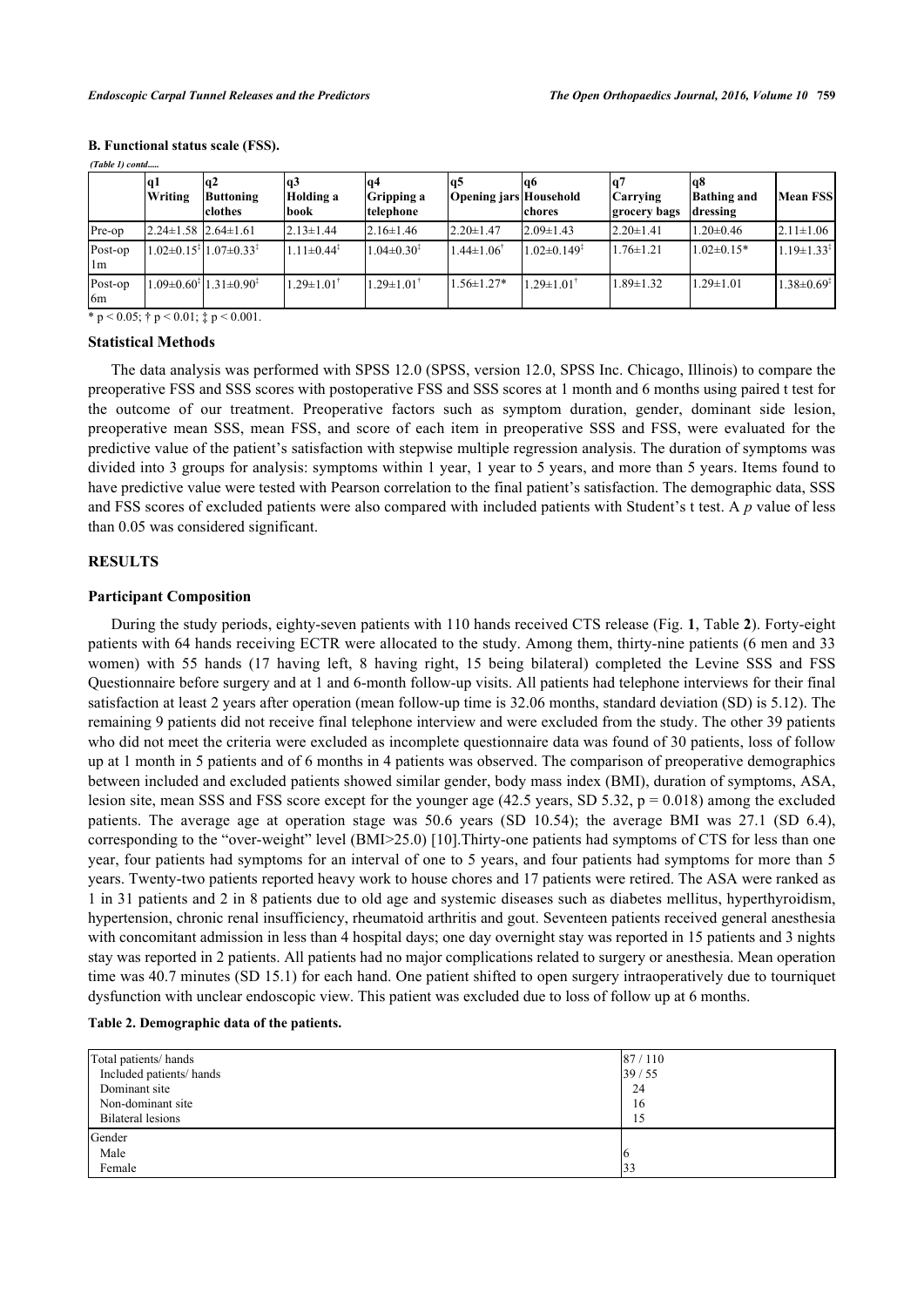## **760** *The Open Orthopaedics Journal, 2016, Volume 10 Chen et al.*

*(Table 2) contd.....*

| Age (years)              | $50.6 \pm 10.54$ |
|--------------------------|------------------|
| $60yrs$                  | 33               |
| $>60$ yrs                | 6                |
| Occupation               |                  |
| Heavy work               |                  |
| Light work               |                  |
| House chore              | 17               |
| Retired                  | 17               |
| Duration of symptoms     |                  |
| $<$ 1 year               | 31               |
| $1 - 5$ years            |                  |
| $>5$ years               |                  |
| BMI (kg/m <sup>2</sup> ) | $27.1 \pm 6.4$   |
| $<$ 23 normal            |                  |
| 23-25 overweight         | 13               |
| $>$ 25 obese             | 22               |
| <b>ASA</b>               |                  |
|                          | 31               |
| 2                        | 8                |
| > 3                      |                  |
| Anesthesia method        |                  |
| Local anesthesia         | 22               |
| General anesthesia       | 17               |

BMI: Body mass index, body weight divided by square of body height.

ASA: ASA physical status class.

<span id="page-3-0"></span>

**Fig. (1).** The study flow chart (pts: patients, ECTR: Endoscopic carpal tunnel release).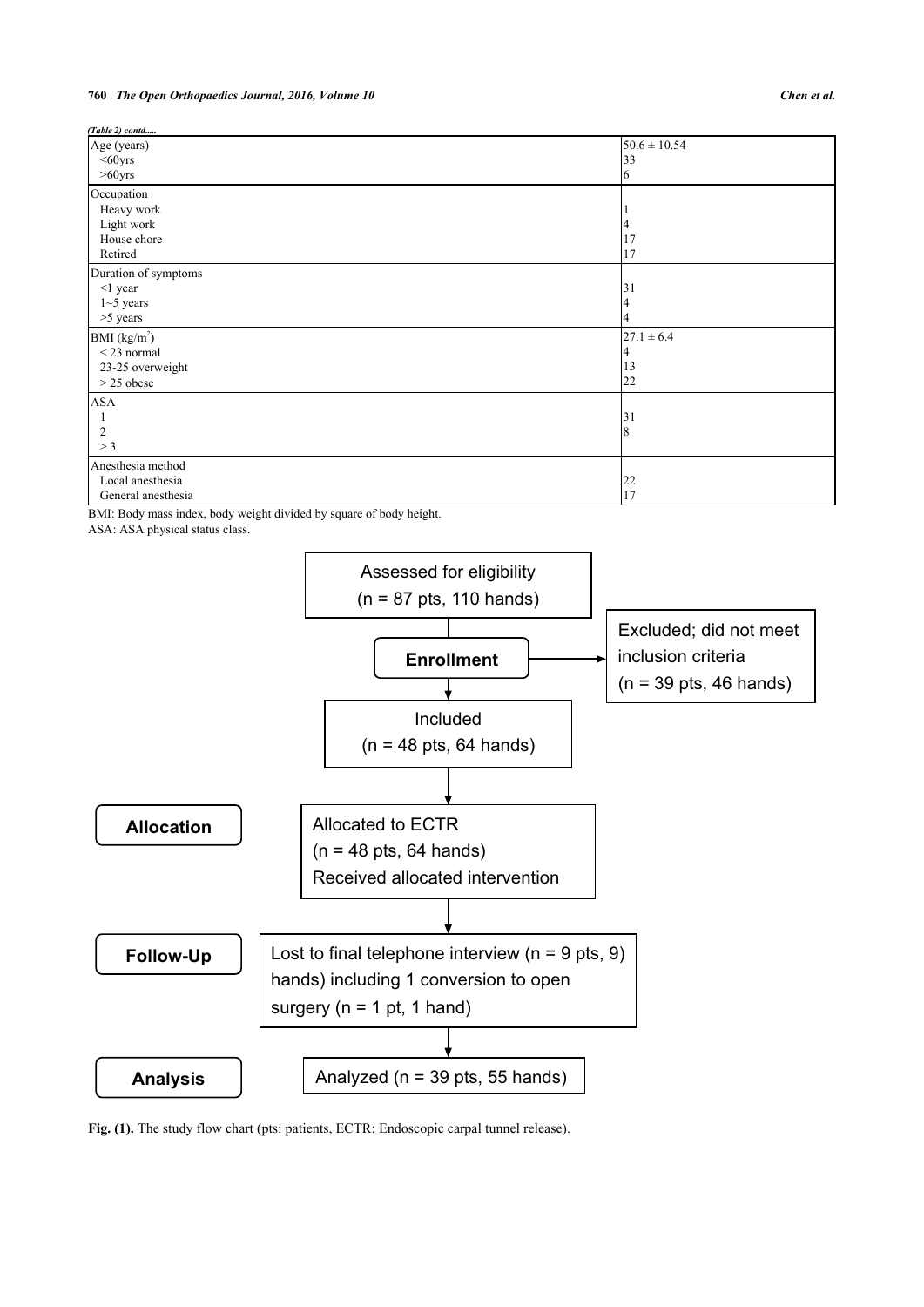# *Surgical Outcome*

# *SSS and FSS*

Both the Boston SSS and FSS scores showed a significant decrease after ECTR at 1 and 6 months on each item ( $p <$ 0.05~0.001, Table **[1](#page--1-0)**) except in the cases of carrying grocery bags (q7) at 1 and 6 months, hand or wrist weakness (Q7) at 6 months, bathing and dressing (q8) at 6 months ( $p > 0.05$ ). No difference was found between the scores of mean FSS and SSS at 1 month and 6 months post-operation ( $p > 0.05$ ). In SSS group, the score of frequency of waking up from nocturnal pain  $(O2)$  and numbness  $(O10)$ , and the numbness severity in daytime  $(O6)$  and at night  $(O9)$  showed greatest change, and the weakness severity  $(Q7)$  showed the least change. In the FSS, the function of buttoning clothes  $(q2)$  and writing (q1), while of bathing and dressing (q8) and carrying grocery bags (q7) showed the greatest change.

# <span id="page-4-0"></span>**Table 3. Stepwise multiple regression of factors.**

| The sequence of variables entered |       | $\mathbf{R}^2$ | $\mathbf{R}^2$<br>Change | F      |                           | Beta(B)  | Variance |
|-----------------------------------|-------|----------------|--------------------------|--------|---------------------------|----------|----------|
| Q9 Pre-op night numbness          | 0.402 | 0.162          | 0.142                    | 8.109  | 0.007                     | 0.329    | 16.2%    |
| q1 Pre-op writing                 |       | 0.301          | 0.139                    | 8.818  | $0.001$ <sup>1</sup>      | $-0.639$ | 13.9%    |
| q7 Pre-op carrying grocery bags   | 0.661 | 0.437          | 0.136                    | 10.340 | $\leq 0.001^{\ddagger}$   | 0.439    | 13.6%    |
| O6 Pre-op daytime numbness        |       | 0.502          | 0.065                    | 9.822  | $\leq 0.001$ <sup>*</sup> | 0.261    | 6.5%     |

Total explained variance:  $50.2\%$  Patient satisfaction at 2 year =  $0.329 \times Q9 - 0.639 \times q1 + 0.439 \times q7 + 0.261 \times Q6 \dagger p \le 0.01 \ddagger p \le 0.001$ .

# **Patient's Satisfaction**

The overall patient's satisfactions at 1 month, 6 months and 2 years were 7.40 (SD 1.90), 8.16 (SD 1.942), 8.01(SD 1.83) respectively. Twenty-eight patients (42 hands) had satisfaction scores more than 7 (good to excellent), nine patients (11 hands) had 4~6 (fair), and two patients (2 hands) had less than 3 (Poor) at 2 years follow up. The patients' satisfactions had statistical difference at 1 month and 6 month follow-up ( $p=0.037$ ), but there was no difference at 6 months and 2 years follow-up ( $p > 0.05$ ).

## **Predictor of Patient Satisfaction at 2 Years**

Pearson correlation test was performed to find the association between the scores of Boston questionnaire and patient's final satisfaction at 2 years. The mean SSS and mean FSS at preoperative time and postoperative 1 month, and mean FSS at postoperative 6 months, all showed no correlation to the patient's final satisfaction ( $p > 0.05$ ), but only mean SSS at postoperative 6 month showed negative correlation to patient's final satisfaction ( $p < 0.01$ ). We further examined the items inside the preoperative questionnaire, demographic data including ASA, age, gender, dominant site lesion, bilateral lesions, duration of symptoms and anesthesia method with stepwise multiple regression analysis (Table **[3](#page-4-0)**). The severity of hand or wrist numbness during the daytime (Q6,explained 6.5% variances), the severity of numbness or tingling at night (Q9, explained 16.2% variances), the functional status of writing (q1, explained 13.9% variances), carrying grocery bags (q7, explained 13.6% variances) had significant predictive value (p<0.001). Other factors were not significant in the analysis including ASA, gender, age, dominant site lesion, bilateral lesions, anesthesia method, and duration of symptoms.

## **Reasons to Satisfaction**

The reasons to good satisfaction included good wound cosmetics in 15 patients (38.4%), resolution of symptoms in 28 patients (71.9%), and life quality improvement in 23 patients (58.9%). The reasons to poor satisfaction included irreversible thenar atrophy in 1 patient (2.56%), discomfort at some posture in 2 patients (5.12%), incomplete resolution of symptoms such as weakness, pain and numbness in 10 patients (25.6%), and affected working ability in 2 patients  $(5.12\%)$ .

## **Postoperative Status**

After operation, 18 patients returned to same work. Two patients did not return to work and two patients changed their work to less hand related activities. No major complication was observed. Five patients (12.8%) presented minor complications. Two patients had intermittent endoscopic entry portal wound pain and hypersensitivity without resolution after oral analgesics after 2 years. One patient had revision surgery for bilateral CTS due to incomplete symptom resolution at another hospital 1 year after the index surgery. After surgery, she had complete symptom release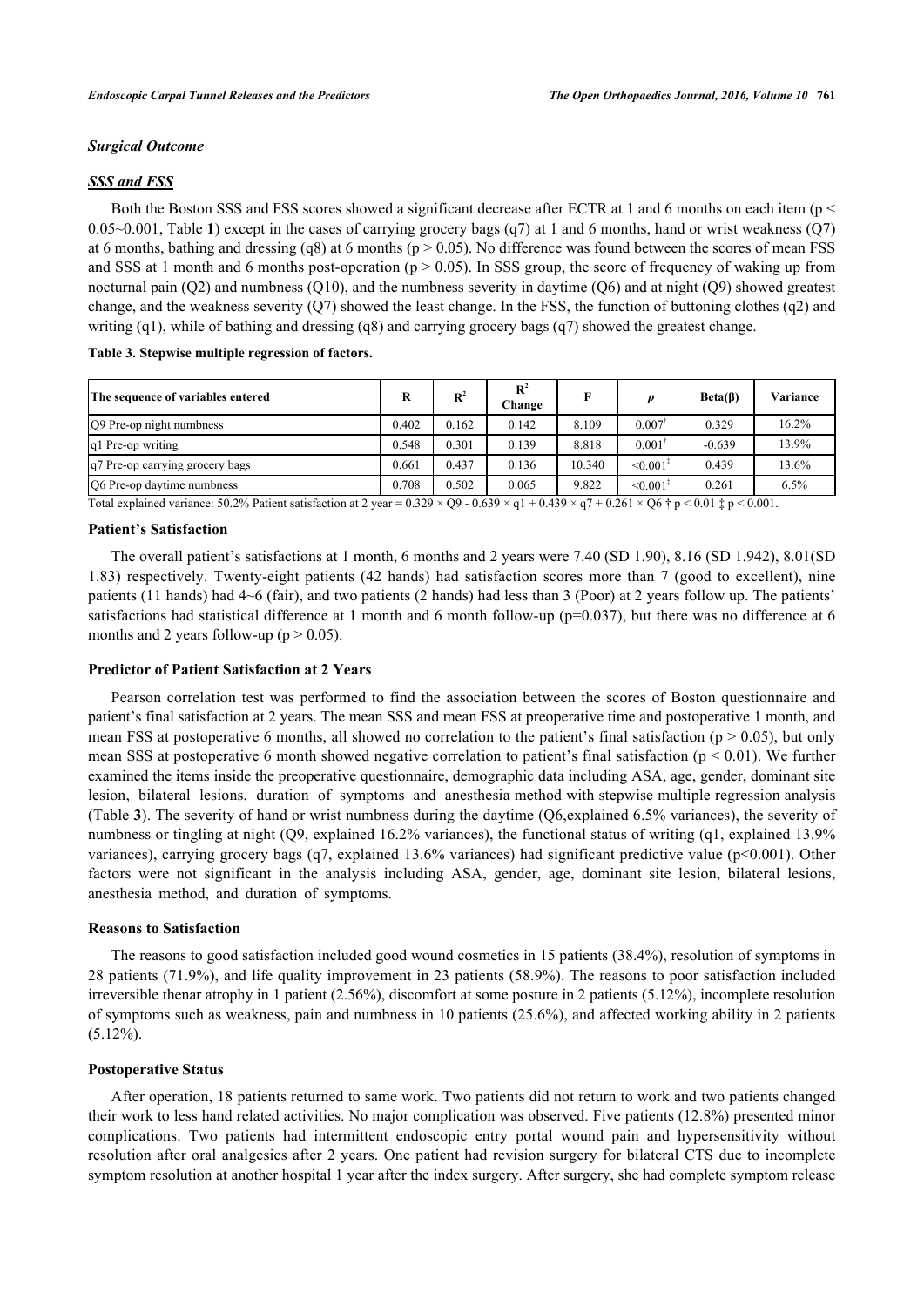without any complication. One patient had recurrent symptoms and received reoperation after 1 year. Operative findings showed extensive scarring around previous endoscopic releasing site of transverse carpal ligament. Symptoms improved after open revision surgery. One patient had mild pillar pain at the incision scar, and it resolved after 2 months with use of oral analgesics (Fig.**1**). The study flow chart (pts: patients, ECTR: Endoscopic carpal tunnel release)

## **DISCUSSION**

The Boston CTS questionnaire could effectively evaluate the outcome and be used as a preoperative tool for predicting the final patient satisfaction for ECTR. While most patients have symptom improvement after surgical treatment, some patients still cannot be satisfied with the outcome. That is because CTS not only affects the function but also the psychosocial aspect. Previous studies had tried to predict outcome with various factors including age [[4\]](#page-6-3), underlying disease[[5\]](#page-6-4), occupation[[6](#page-6-5)], response to preoperative steroid injection[[7\]](#page-6-6), duration of symptoms[[3\]](#page-6-2), preoperative clinical features such as nocturnal pain and bilateral pain [[11\]](#page-6-7), preoperative muscle weakness or atrophy, worker's compensation [[2\]](#page-6-1), incorrect diagnosis, and incomplete release of the transverse carpal ligament [[12](#page-6-8)]. All these factors can be explained to patient in advance in order to prevent unwanted dissatisfaction. However, there is still no simple and quantifiable data to provide a prediction to outcome. The Boston CTS Questionnaire has been shown to be sensitive for detecting a change after carpal tunnel surgery[[13\]](#page-6-12). Levine *et al.* detected the questionnaire's responsiveness by estimating the impact degrees and compared the change to the patients' satisfaction after open carpal tunnel release. He found the patients' satisfaction correlated highly with an improvement in the SSS score and correlated moderately with the change of the functional status score. Katz *et al.* found the SSS 4 times more responsive and the functional status scale 2 times more responsive than the sensibility and strength testing in estimating the impact degree and standardized response mean [\[14](#page-6-13)]. Gay *et al.* suggested that the Boston CTS Questionnaire are more sensitive to a clinical change than clinical examination, electrophysiological findings, or other generic questionnaires such as the Disabilities of the Arm, Shoulder, and Hand questionnaire and the Short-Form 36 [\[15](#page-7-0)]. Previous study had proved the questionnaire as being useful to measure the effect of open surgery, and in this study, ECTR has also showed similar improvement in open surgery [\[16](#page-7-1)]. With this self-administered questionnaire, the pre-op numbness or tingling at night, the pre-op hand or wrist numbness during the daytime, pre-op carrying grocery bags and the pre-op functional status of writing can predict a higher patient's satisfaction at 2 years.

In this study, we can identify patients who might not be satisfied with the result and provide additional information to these patients by this simple questionnaire. Higher preoperative severity of numbness or tingling at night, severity of hand or wrist numbness during the daytime, better function carrying grocery bags, lower functional status of writing showed 50.2% predictive value for higher patient's final satisfaction. The reason of higher severity of numbness or tingling at daytime and night having better satisfaction is the greater improvement of life quality related to numbness after surgery. Besides numbness, the other symptoms showed no predictive value including pain and weakness in symptom severity score. This might be due to the unpredictable recovery degree after surgery related to nerve degeneration. The worse ability to carry grocery bag showed better satisfaction after 2 years due to improvement of the functional status. In contrast, the patient having more inability to write preoperatively had worse satisfaction score. The score of writing ability before surgery had significant correlation to the score of postoperative writing ability. The total predictive value of these items in Boston CTS questionnaire was 50.2% which offered a simple way to identify these poor satisfaction predicted cases without additional examination or cost. While these patients expect more for ECTR for better outcome, these factors can provide a reference to surgeons for surgical planning and identifying patients who might have poor results. Some factors including ASA [\[5](#page-6-4)], gender [\[17\]](#page-7-2), duration of symptoms [\[18\]](#page-7-3), were considered as outcome predictors in open CTS surgery. This might be related to the patient selection or small patient number which may need further investigation. However, this study has 81.2% postoperative follow-up rate and complete questionnaire records for 2 years which can provide detailed information related to patients' outcomes. Otherwise, this questionnaire would have been validated to reflect the outcome of patients in carpal tunnel release. The analysis of predictive factor can provide more information for surgical planning and preoperative patient education.

# **CONCLUSION**

Boston questionnaire is a simple and reliable tool to evaluate patient's outcome and final satisfaction in ECTR. The severity of numbness or tingling at night, the severity of hand or wrist numbness during the daytime, the ability of carrying grocery bags and the ability of writing can predict higher patient's final satisfaction with 50.2% predictive value.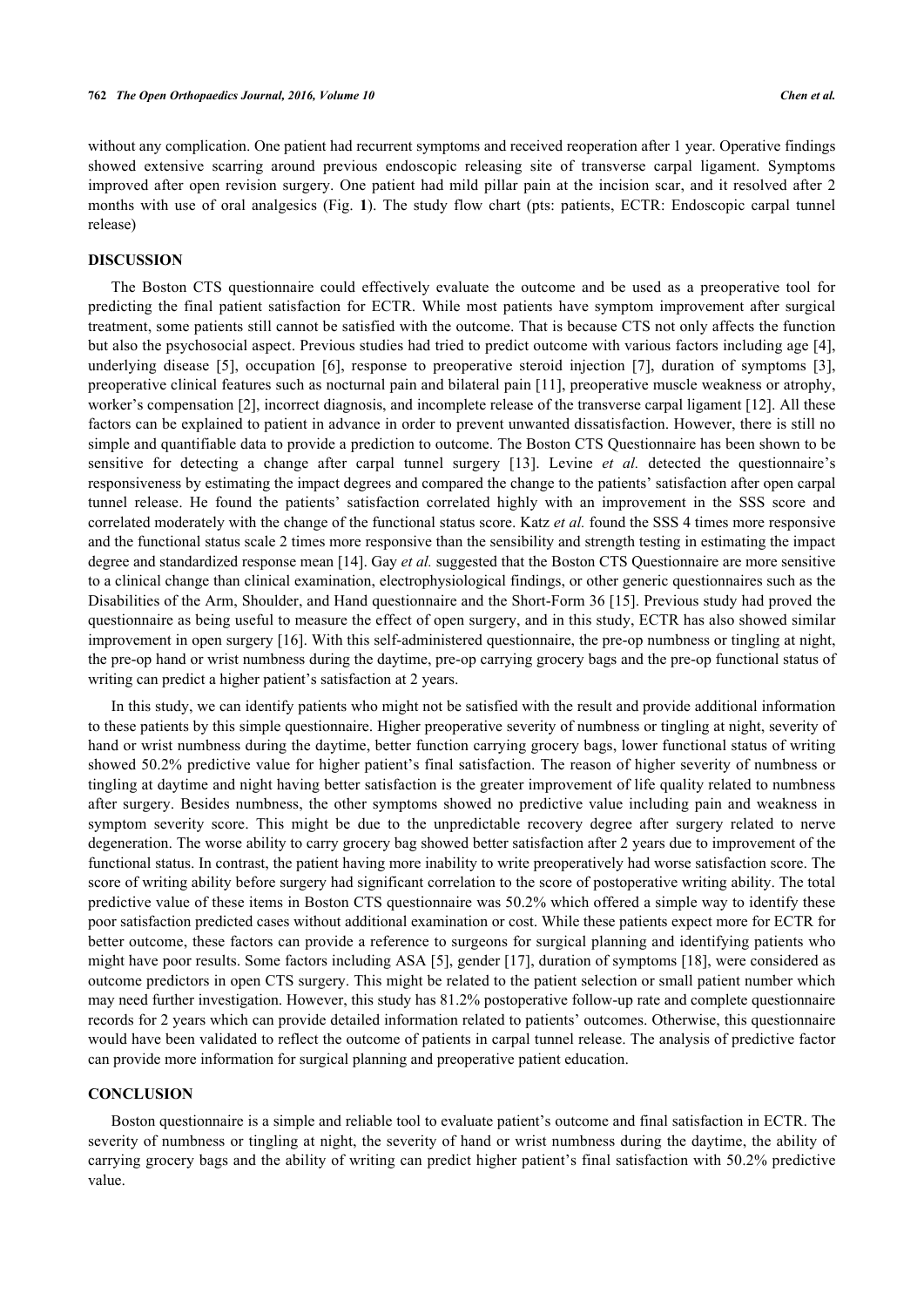# **LIST OF ABBREVIATIONS**

| ASA         |     | physical status class            |
|-------------|-----|----------------------------------|
| BMI         |     | body mass index                  |
| <b>CTS</b>  |     | carpal tunnel syndrome           |
| <b>ECTR</b> | =   | endoscopic carpal tunnel release |
| <b>FSS</b>  | $=$ | function status score            |
| SD.         | =   | standard deviation               |
| SSS         |     | symptom severity score           |

# **CONFLICT OF INTEREST**

The authors confirm that this article content has no conflict of interest.

# **ACKNOWLEDGEMENTS**

Declared none.

# **REFERENCES**

- <span id="page-6-0"></span>[1] Keller RB, Largay AM, Soule DN, Katz JN. Maine Carpal Tunnel Study: small area variations. J Hand Surg Am 1998; 23(4): 692-6. [\[http://dx.doi.org/10.1016/S0363-5023\(98\)80057-9\]](http://dx.doi.org/10.1016/S0363-5023(98)80057-9) [PMID: [9708385](http://www.ncbi.nlm.nih.gov/pubmed/9708385)]
- <span id="page-6-1"></span>[2] Katz JN, Losina E, Amick BC III, Fossel AH, Bessette L, Keller RB. Predictors of outcomes of carpal tunnel release. Arthritis Rheum 2001; 44(5): 1184-93.

[\[http://dx.doi.org/10.1002/1529-0131\(200105\)44:5<1184::AID-ANR202>3.0.CO;2-A](http://dx.doi.org/10.1002/1529-0131(200105)44:5<1184::AID-ANR202>3.0.CO;2-A)] [PMID: [11352253\]](http://www.ncbi.nlm.nih.gov/pubmed/11352253)

<span id="page-6-2"></span>[3] Vasiliadis HS, Xenakis TA, Mitsionis G, Paschos N, Georgoulis A. Endoscopic *versus* open carpal tunnel release. Arthroscopy 2010; 26(1): 26-33. [\[http://dx.doi.org/10.1016/j.arthro.2009.06.027](http://dx.doi.org/10.1016/j.arthro.2009.06.027)] [PMID: [20117624\]](http://www.ncbi.nlm.nih.gov/pubmed/20117624)

<span id="page-6-3"></span>[4] Hansen TB, Larsen K. Age is an important predictor of short-term outcome in endoscopic carpal tunnel release. J Hand Surg Eur Vol 2009;

- $34(5)$ : 660-4 [\[http://dx.doi.org/10.1177/1753193409104563\]](http://dx.doi.org/10.1177/1753193409104563) [PMID: [19395531](http://www.ncbi.nlm.nih.gov/pubmed/19395531)]
- <span id="page-6-4"></span>[5] Rege AJ, Sher JL. Can the outcome of carpal tunnel release be predicted? J Hand Surg Br 2001; 26(2): 148-50. [\[http://dx.doi.org/10.1054/jhsb.2000.0544](http://dx.doi.org/10.1054/jhsb.2000.0544)] [PMID: [11281668\]](http://www.ncbi.nlm.nih.gov/pubmed/11281668)
- <span id="page-6-5"></span>[6] al-Qattan MM, Bowen V, Manktelow RT. Factors associated with poor outcome following primary carpal tunnel release in non-diabetic patients. J Hand Surg [Br] 1994; 19(5): 622-5. [\[http://dx.doi.org/10.1016/0266-7681\(94\)90130-9](http://dx.doi.org/10.1016/0266-7681(94)90130-9)] [PMID: [7822924](http://www.ncbi.nlm.nih.gov/pubmed/7822924)]
- <span id="page-6-6"></span>[7] Edgell SE, McCabe SJ, Breidenbach WC, LaJoie AS, Abell TD. Predicting the outcome of carpal tunnel release. J Hand Surg Am 2003; 28(2): 255-61.

[\[http://dx.doi.org/10.1053/jhsu.2003.50031](http://dx.doi.org/10.1053/jhsu.2003.50031)] [PMID: [12671857\]](http://www.ncbi.nlm.nih.gov/pubmed/12671857)

- <span id="page-6-9"></span>[8] Levine DW, Simmons BP, Koris MJ, *et al.* A self-administered questionnaire for the assessment of severity of symptoms and functional status in carpal tunnel syndrome. J Bone Joint Surg Am 1993; 75(11): 1585-92. [\[http://dx.doi.org/10.2106/00004623-199311000-00002](http://dx.doi.org/10.2106/00004623-199311000-00002)] [PMID: [8245050\]](http://www.ncbi.nlm.nih.gov/pubmed/8245050)
- <span id="page-6-10"></span>[9] Lue YJ, Lu YM, Lin GT, Liu YF. Validation of the chinese version of the boston carpal tunnel questionnaire. J Occup Rehabil 2014; 24(1): 139-45.

[\[http://dx.doi.org/10.1007/s10926-013-9438-9\]](http://dx.doi.org/10.1007/s10926-013-9438-9) [PMID: [23546645](http://www.ncbi.nlm.nih.gov/pubmed/23546645)]

- <span id="page-6-11"></span>[10] Expert Consultation WH. Appropriate body-mass index for Asian populations and its implications for policy and intervention strategies. Lancet 2004; 363(9403): 157-63. [\[http://dx.doi.org/10.1016/S0140-6736\(03\)15268-3\]](http://dx.doi.org/10.1016/S0140-6736(03)15268-3) [PMID: [14726171](http://www.ncbi.nlm.nih.gov/pubmed/14726171)]
- <span id="page-6-7"></span>[11] Gong HS, Oh JH, Bin SW, Kim WS, Chung MS, Baek GH. Clinical features influencing the patient-based outcome after carpal tunnel release. J Hand Surg Am 2008; 33(9): 1512-7. [\[http://dx.doi.org/10.1016/j.jhsa.2008.05.020\]](http://dx.doi.org/10.1016/j.jhsa.2008.05.020) [PMID: [18984332](http://www.ncbi.nlm.nih.gov/pubmed/18984332)]
- <span id="page-6-8"></span>[12] Eason SY, Belsole RJ, Greene TL. Carpal tunnel release: analysis of suboptimal results. J Hand Surg [Br] 1985; 10(3): 365-9. [\[http://dx.doi.org/10.1016/S0266-7681\(85\)80063-2\]](http://dx.doi.org/10.1016/S0266-7681(85)80063-2) [PMID: [4078466](http://www.ncbi.nlm.nih.gov/pubmed/4078466)]
- <span id="page-6-12"></span>[13] Levine DW, Simmons BP, Koris MJ, *et al.* A self-administered questionnaire for the assessment of severity of symptoms and functional status in carpal tunnel syndrome. J Bone Joint Surg Am 1993; 75(11): 1585-92. [\[http://dx.doi.org/10.2106/00004623-199311000-00002](http://dx.doi.org/10.2106/00004623-199311000-00002)] [PMID: [8245050\]](http://www.ncbi.nlm.nih.gov/pubmed/8245050)
- <span id="page-6-13"></span>[14] Katz JN, Gelberman RH, Wright EA, Lew RA, Liang MH. Responsiveness of self-reported and objective measures of disease severity in carpal tunnel syndrome. Med Care 1994; 32(11): 1127-33. [\[http://dx.doi.org/10.1097/00005650-199411000-00005](http://dx.doi.org/10.1097/00005650-199411000-00005)] [PMID: [7967853\]](http://www.ncbi.nlm.nih.gov/pubmed/7967853)